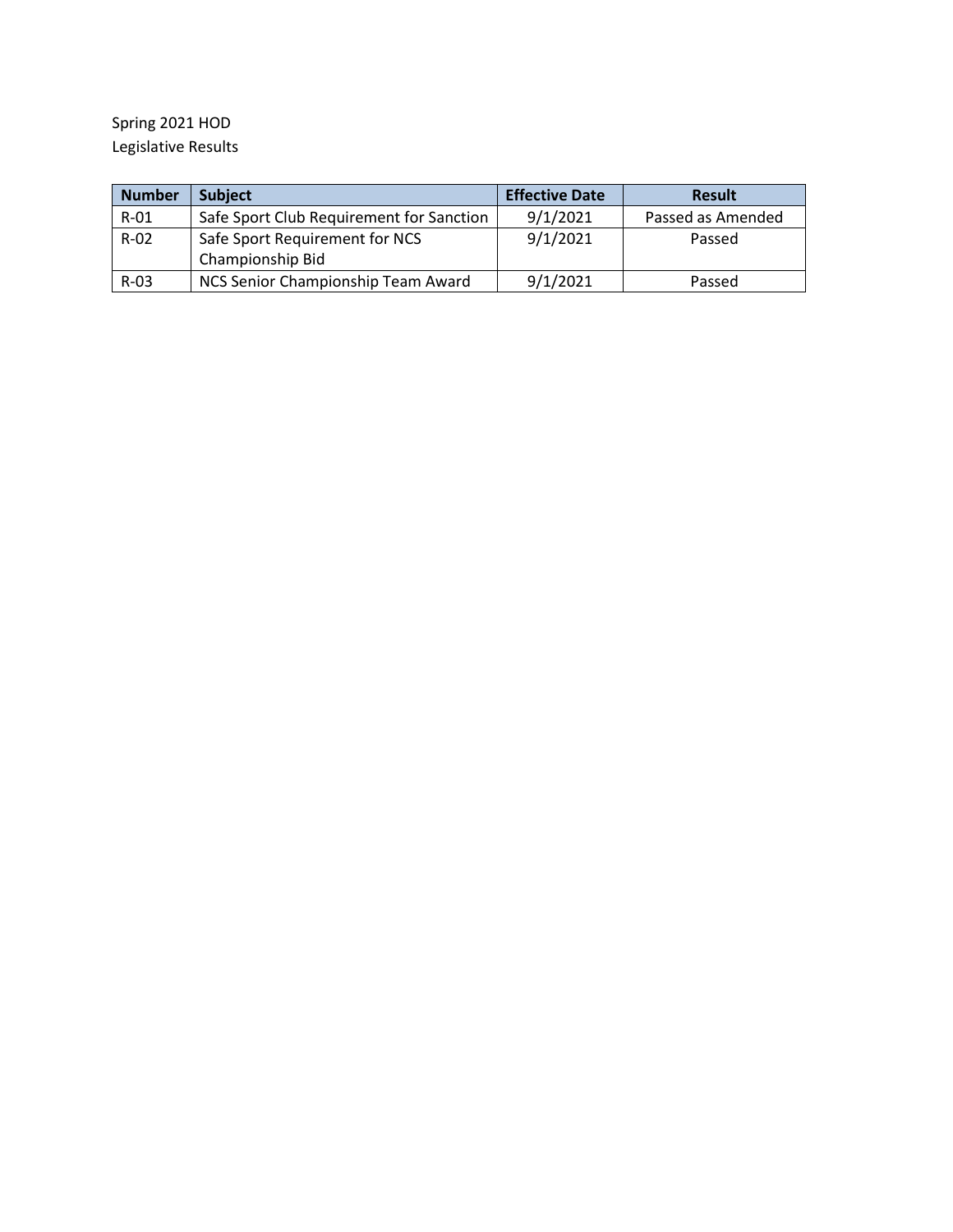## To be Considered by the House of Delegates *Spring 2021*

| R-01 Safe Sport Club Requirement for Sanction |                                                                                                |  |  |  |  |  |  |
|-----------------------------------------------|------------------------------------------------------------------------------------------------|--|--|--|--|--|--|
|                                               | <b>ACTION:</b> Adopted Defeated <i>Adopted/Amended</i><br><b>Tabled</b><br>Postponed<br>Pulled |  |  |  |  |  |  |
|                                               |                                                                                                |  |  |  |  |  |  |
| Summary:                                      | Require a club to be Safe Sport Certified to receive a sanction.                               |  |  |  |  |  |  |
| Rationale:                                    | To encourage clubs to become Safe Sport certified and help avoid future Safe                   |  |  |  |  |  |  |
|                                               | <b>Sport issues</b>                                                                            |  |  |  |  |  |  |
| Submitted by:                                 | <b>Aaron Reeves</b>                                                                            |  |  |  |  |  |  |
| Recommendation: (Office Use Only)             |                                                                                                |  |  |  |  |  |  |
| <b>Effective Date:</b>                        | April 1, 2022                                                                                  |  |  |  |  |  |  |

### 1 **ARTICLE 204: SANCTIONS/APPROVALS**

2

 204.1. USA SWIMMING REQUIREMENTS. Swimming meets (e.g., competitions, clinics, exhibitions, Swim-a-thons, benefits, or other events where amateur swimmers compete, demonstrate, or exhibit) must generally be sanctioned. Sanction applicants must be familiar with the USA Swimming Rules and Regulations covering Jurisdiction, Requirements, and Conditions that are a part of the Sanction Application. Sanctions are issued, withheld, or withdrawn in 8 accordance USA Swimming Rules and Regulations. Special attention is called to the following provisions:

- 10
- 11 .9 No sanction shall be awarded to a team that is not currently approved by USA Swimming for 12 the Safe Sport Recognized Program at the time of submission of the sanction request.

13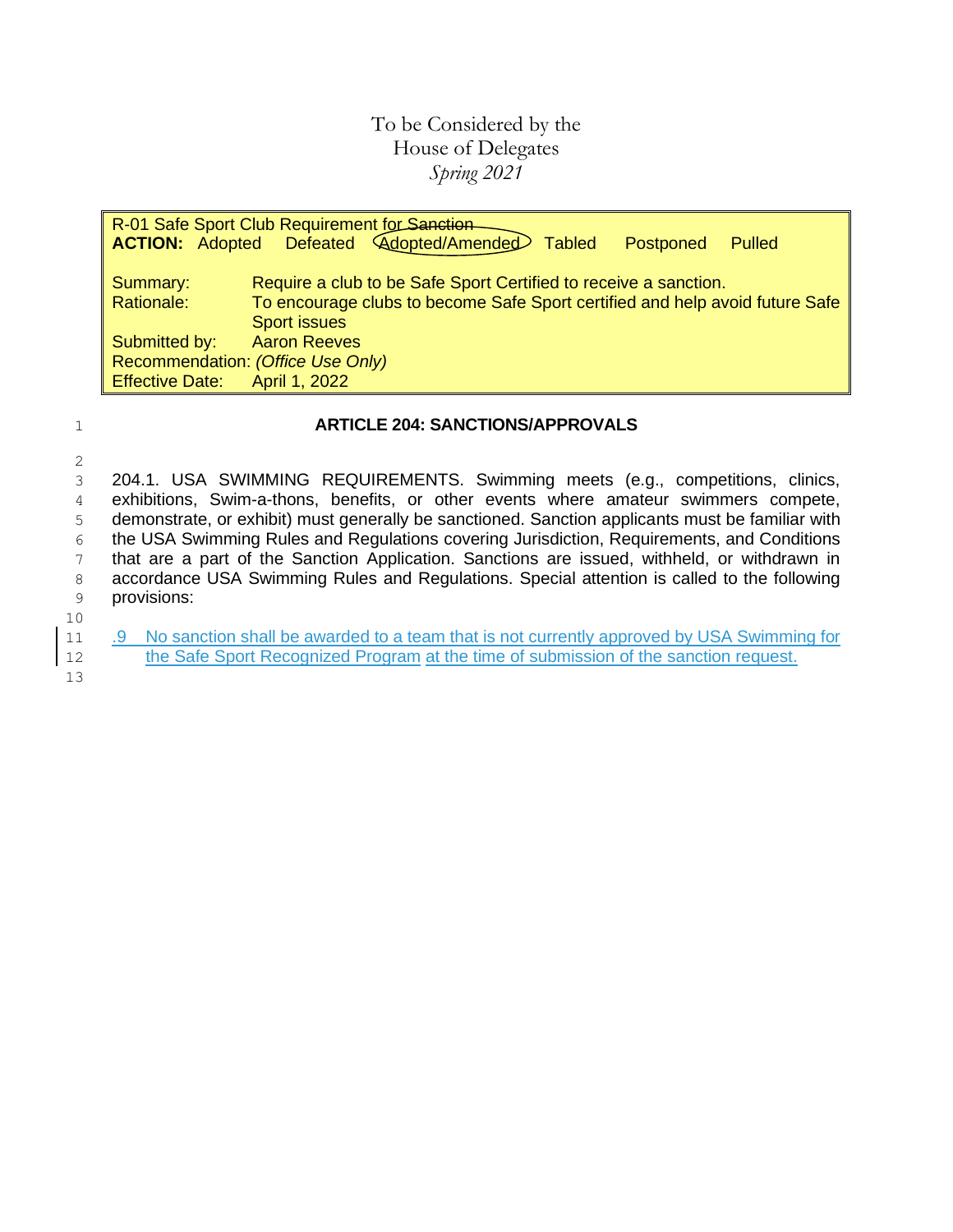# To be Considered by the House of Delegates *Spring 2021*

| R-02 Safe Sport Club Requirement to bid for NCS Championship Meet |                     |                                                                |  |           |        |  |
|-------------------------------------------------------------------|---------------------|----------------------------------------------------------------|--|-----------|--------|--|
|                                                                   |                     | ACTION: Adopted Defeated Adopted/Amended Tabled                |  | Postponed | Pulled |  |
|                                                                   |                     |                                                                |  |           |        |  |
| Summary:                                                          |                     | Require teams bidding on NCS Champs to be SSRP                 |  |           |        |  |
| Rationale:                                                        |                     | The LSC should ensure that teams hosting our championships are |  |           |        |  |
|                                                                   |                     | compliant with Safe Sport policies and best practices          |  |           |        |  |
| Submitted by:                                                     | <b>Trish Martin</b> |                                                                |  |           |        |  |
| Recommendation: (Office Use Only)                                 |                     |                                                                |  |           |        |  |
| <b>Effective Date:</b>                                            | September 1, 2021   |                                                                |  |           |        |  |

## **ARTICLE 202: MEET SCHEDULING PROCESS**

### 1 202.1. SCHEDULING

- $\frac{2}{3}$
- 3 .6 To bid for a meet, a club shall complete the current bid submission form (as prepared 4 by the Scheduling Coordinator/staff). Submissions must be received 1 day prior to 4 by the Scheduling Coordinator/staff). Submissions must be received 1 day prior to<br>5 the Operations Committee meeting to set the calendar. This form shall include 5 the Operations Committee meeting to set the calendar. This form shall include<br>6 proposed dates, site, type of meet, tentative order of events and qualifying standards 6 proposed dates, site, type of meet, tentative order of events and qualifying standards 7 (if any), all proposed fees (including, but not limited to, entry fees, facility surcharges, 8 travel fund surcharges, parking fees, spectator fees and any other NCS approved<br>9 fees), and other relevant information about the meet. fees), and other relevant information about the meet.
- 10
- 11 Clubs bidding to host any NCS LSC Championship meet must be approved by USA<br>12 Swimming for the Safe Sport Recognized Program at the time of the bid
- **Example 12 Swimming for the Safe Sport Recognized Program at the time of the bid**
- 13 submission. Clubs should maintain SSRP status through the conclusion of the LSC 14 Championship meet they are awarded.